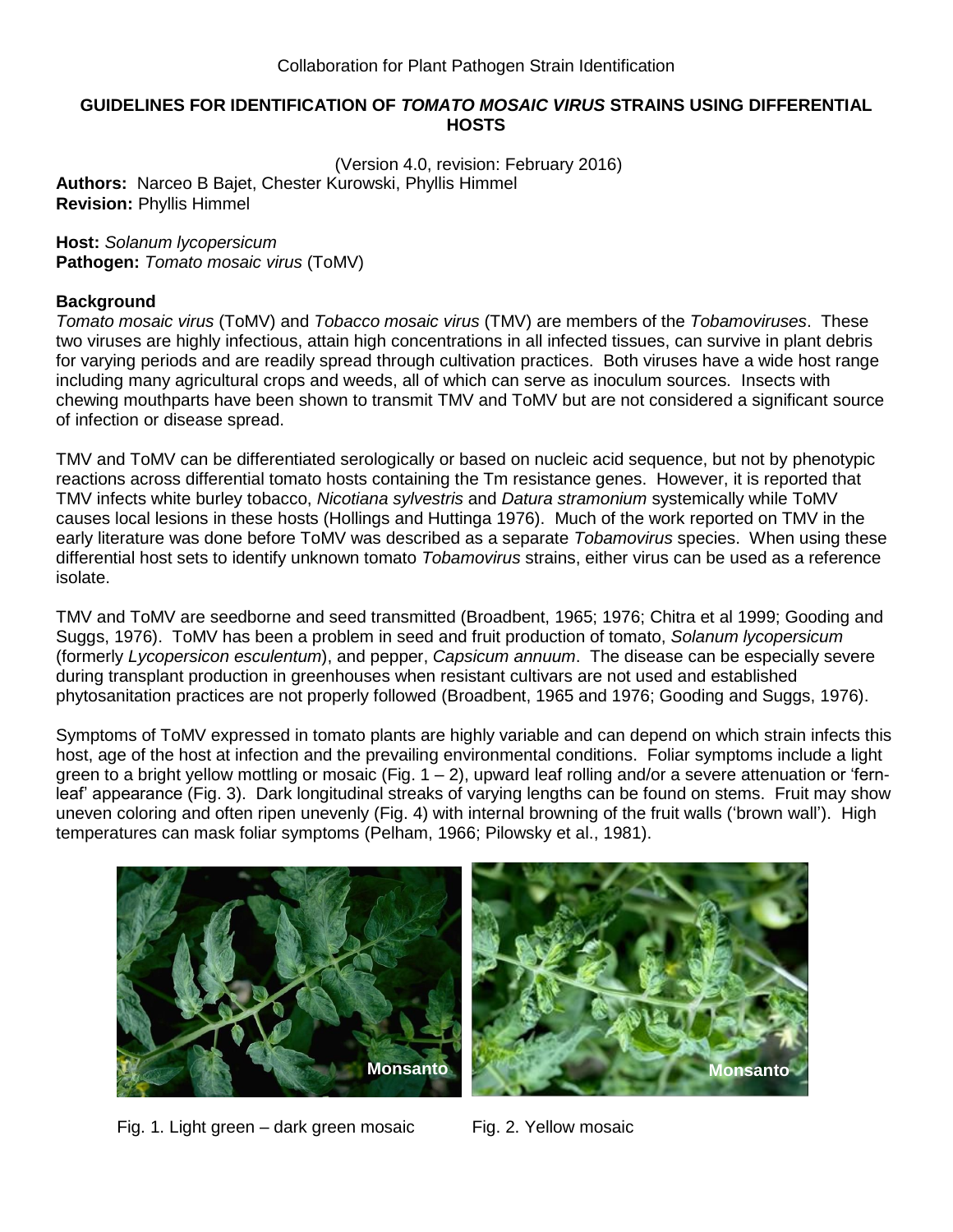

Fig. 3. Attenuated and shoestring leaves in susceptible plants



Fig. 4. Uneven coloring in fruit

# **Strains of** *Tomato mosaic virus*

In tomato, naming of the four strains of ToMV currently recognized (Tm-0, Tm-1, Tm-2 and Tm-2<sup>2</sup>) is based on the introgressed resistance (R) genes *Tm1*, *Tm2* and *Tm2 2* from related wild species (Pelham, 1966; Hall, 1980). The *Tm1* gene was introgressed from *Solanum habrochaites* (formerly *Lycopersicon hirsutum*) and is incompletely dominant. The *Tm*2 and *Tm*2 2 genes introgressed from *Solanum peruvianum* (formerly *Lycopersicon peruvianum*)*,* are considered allelic and confer dominant complete resistance (Lanfermeijer et al., 2003; Pelham, 1966; Schroeder et al., 1967; Hall, 1980).

New strains of ToMV have emerged as resistance is overcome (Gebre-Selassie and Marchoux, 2008; Komuro et al., 1966; Stoimenova, 1995). Until now, resistance-breaking ToMV strains had not been reported in nature (Garcia-Arenal and McDonald, 2003; Hall, 1980; Pelham et al., 1970). In 2013, a new Tobamovirus was found in commercial fields in Mexico (Li et al. 2013), Florida (Webster et al. 2014) and China (Li et al. 2014). The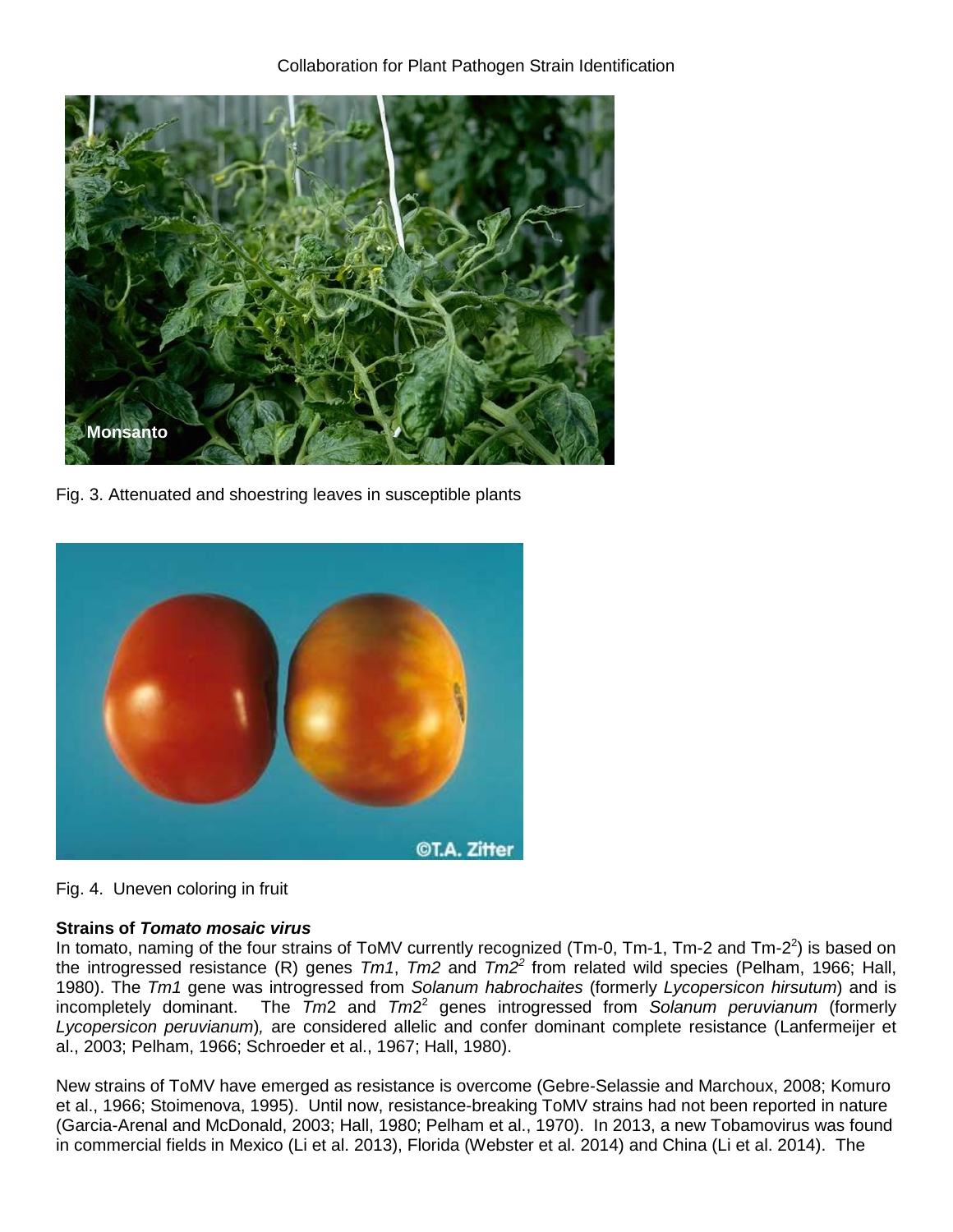# Collaboration for Plant Pathogen Strain Identification

virus was characterized as *Tomato mottle mosaic virus* (ToMMV) and is closely related to ToMV. Anecdotal information questions whether or not ToMMV is consistently controlled by the  $\text{Im-}2^2$  gene in varying backgrounds (Ling 2015), however additional non published studies demonstrated control of ToMMV in many cultivars with  $\text{Im-}2^2$  resistance. The virus has also been found in Brazil, Iran and Israel (Turina et al. 2015).

While the host range is limited to tomato and pepper (*Capsicum annuum*), the virus has been found in California and the California Department of Food and Agriculture rates the risk of spread as high because this virus is stable and can readily spread in a manner similar to ToMV where tomatoes and peppers are grown.

# **Identification of** *Tomato Mosaic Virus* **Strains Using Host Differentials**

*ToMV* **strains and their maintenance** - Suspect ToMV isolates or strains must be purified from local lesions. Strains are stored in desiccated leaves in a cool, dry environment. A strain can be revived and propagated on a susceptible tomato or tobacco cultivar prior to a test.

**Preparation of host plants and inoculum** - Tomato seedlings are grown until the first-true leaf is emerging (Fig. 5). Inoculum is prepared by flash freezing fresh symptomatic plant tissue with liquid nitrogen (Fig. 6), then homogenizing in cold phosphate buffer, pH 7.2 - 7.4 (1:10 tissue to buffer weight by volume). The buffered inoculum should remain chilled. Abrasive agents (carborundum or celite) may be used to enhance inoculation efficacy.



Fig. 5. Tomato seedlings, first true leaf emerging Fig. 6. Frozen fresh symptomatic



 tissue ready for homogenizing with a mortar and pestle in cold buffer

**Inoculation and Incubation** - The cotyledons of test plants are rub-inoculated (Fig. 7 - 8) with a gloved finger using freshly prepared inoculum as described above. Rinse the plants after inoculation. Maintain inoculated plants in a greenhouse or growth chamber at 24 to 26°C. Symptoms are enhanced by low light levels. Symptoms should be evaluated 10 to 14 days after inoculation (Pilowsky et al., 1981; Schroeder et al., 1967).





Fig. 7. Dip a gloved finger into inoculum mixture Fig. 8. Gently rub inoculum mixture onto cotyledons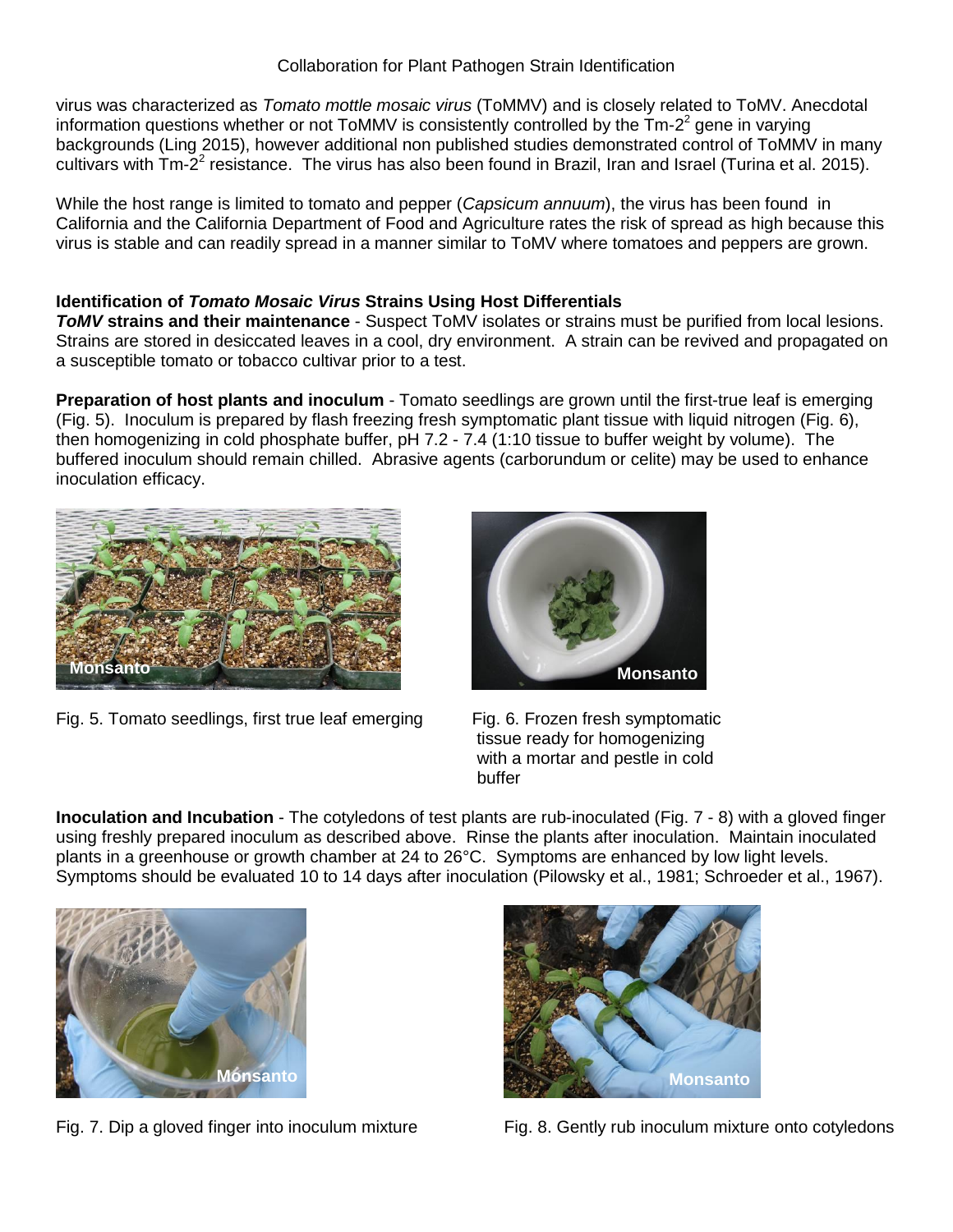|                    | <b>Host Differential</b> |               |                    |                     |
|--------------------|--------------------------|---------------|--------------------|---------------------|
|                    | Early Pak 7              | <b>Mobaci</b> | <b>Moperou 161</b> | Momor, Geneva 80,   |
| <b>ToMV strain</b> |                          | (Tm1)         | (Tm2)              | (Tm2 <sup>2</sup> ) |
|                    |                          | R/IR          |                    |                     |
|                    |                          |               |                    |                     |
|                    |                          | R/IR          |                    |                     |
| $1.2***$           |                          |               |                    |                     |
|                    |                          | R/IR          |                    |                     |

**Table 1. Expected reactions of tomato differentials to strains of** *Tomato mosaic virus* **(ToMV)**

 $*$  S= Susceptible IR = Intermediately Resistant R= Resistant \*\* ToMV strain 1.2 does not occur in the EU

Note: As the virus is very infectious and stable, there is always the risk of cross contamination and so extreme care in performing the test should be observed and all used supplies/materials must be properly decontaminated/disposed (Lewandowski et al., 2010).

**Evaluation of inoculated plants** - The test plants are evaluated 10 to 14 days after inoculation based on the appearance of symptoms on the foliage above the inoculated leaves. Symptoms can be evaluated following established criteria (Pelham, 1966; Pelham et Al. 1970; Pilowsky et al., 1981). Generally, susceptible plants are stunted and develop mosaic symptoms on leaves (Fig. 9 - 11). Plants with *Tm2* and *Tm2<sup>2</sup>* are generally symptomless (Fig. 9, 10, 12).



Resistant plants (R) Susceptible (R) reactions



Fig. 11. Close up of susceptible response



Fig. 9. Stunting in susceptible seedlings (L) Fig. 10. Resistant (L); Heterozygous (M); and



Fig. 12. Tm2 and  $Tm2<sup>2</sup>$  resistant plants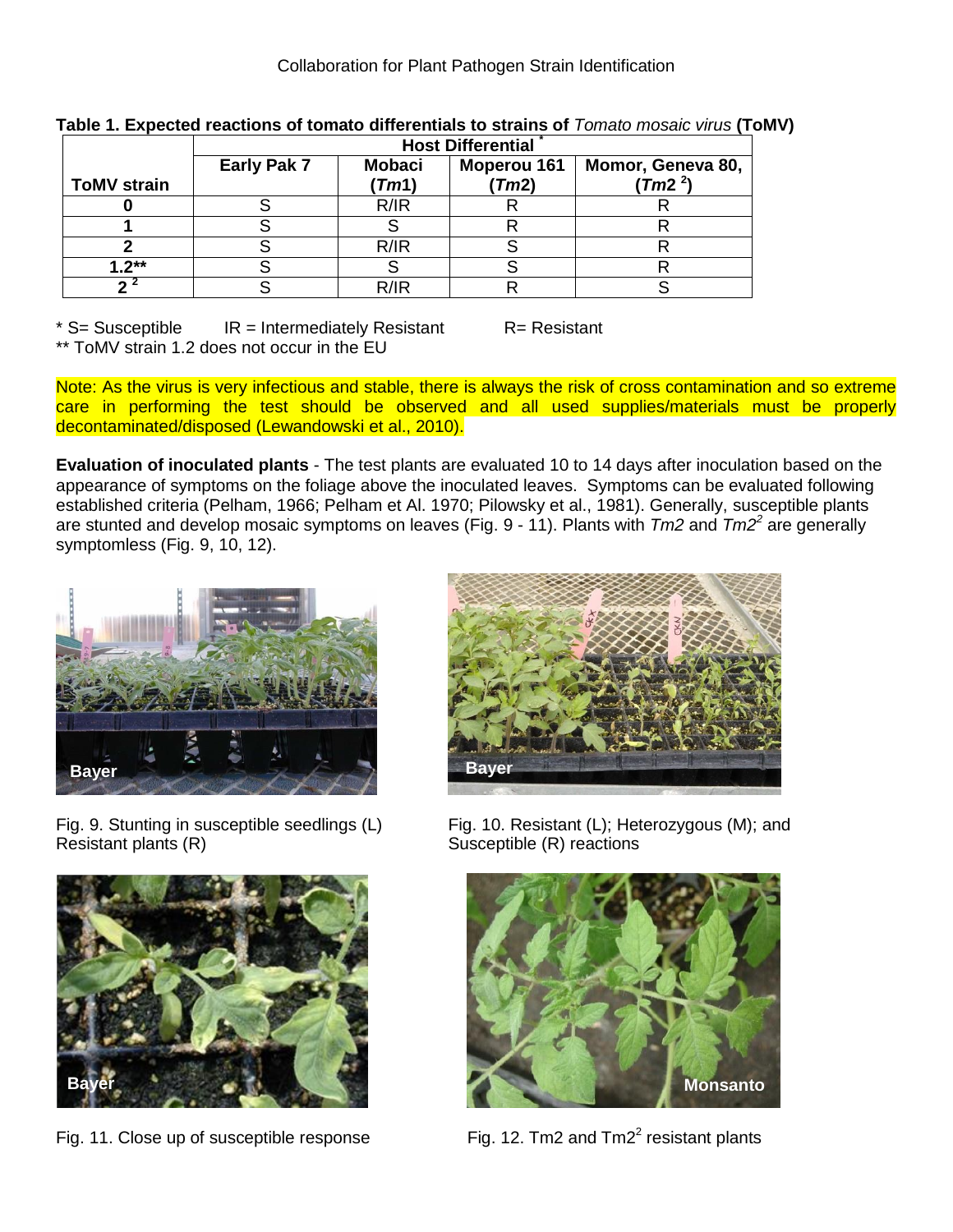



Fig. 13. Heterozygous reaction Fig. 14. Mild mosaic and localized necrotic lesions in hybrid cultivars heterozygous for Tm genes

It is important to understand that *Tm1* confers incomplete or partial resistance. Symptoms will be obvious when compared to non-inoculated plants, but less severe than those seen on inoculated, susceptible plants.

A systemic hypersensitive reaction (i.e. the virus moves systemically) may occur in seedlings. While the seedlings die, the evaluated line or hybrid is resistant. Under stressed conditions (high or low temperatures and / or light), a mild mosaic and localized necrotic lesions may also occur in hybrid cultivars that are heterozygous for the Tm genes (Fig. 10, 13, 14).

Under stressed conditions, symptoms of brown to grey discoloration may appear on and in fruits of hybrid ToMV resistant cultivars (Fig. 15).



Fig. 15 Brown to grey discoloration on and in fruits of stressed hybrid ToMV resistant cultivars

# **Ordering seeds of differential lines**

Seeds of each of the differential lines listed in Table 1 can be ordered from the USDA GRIN (Germplasm Resources Information Network) Global database at:

<https://npgsweb.ars-grin.gov/gringlobal/descriptoraccession.aspx?id1=279001&id2=20326&type=1>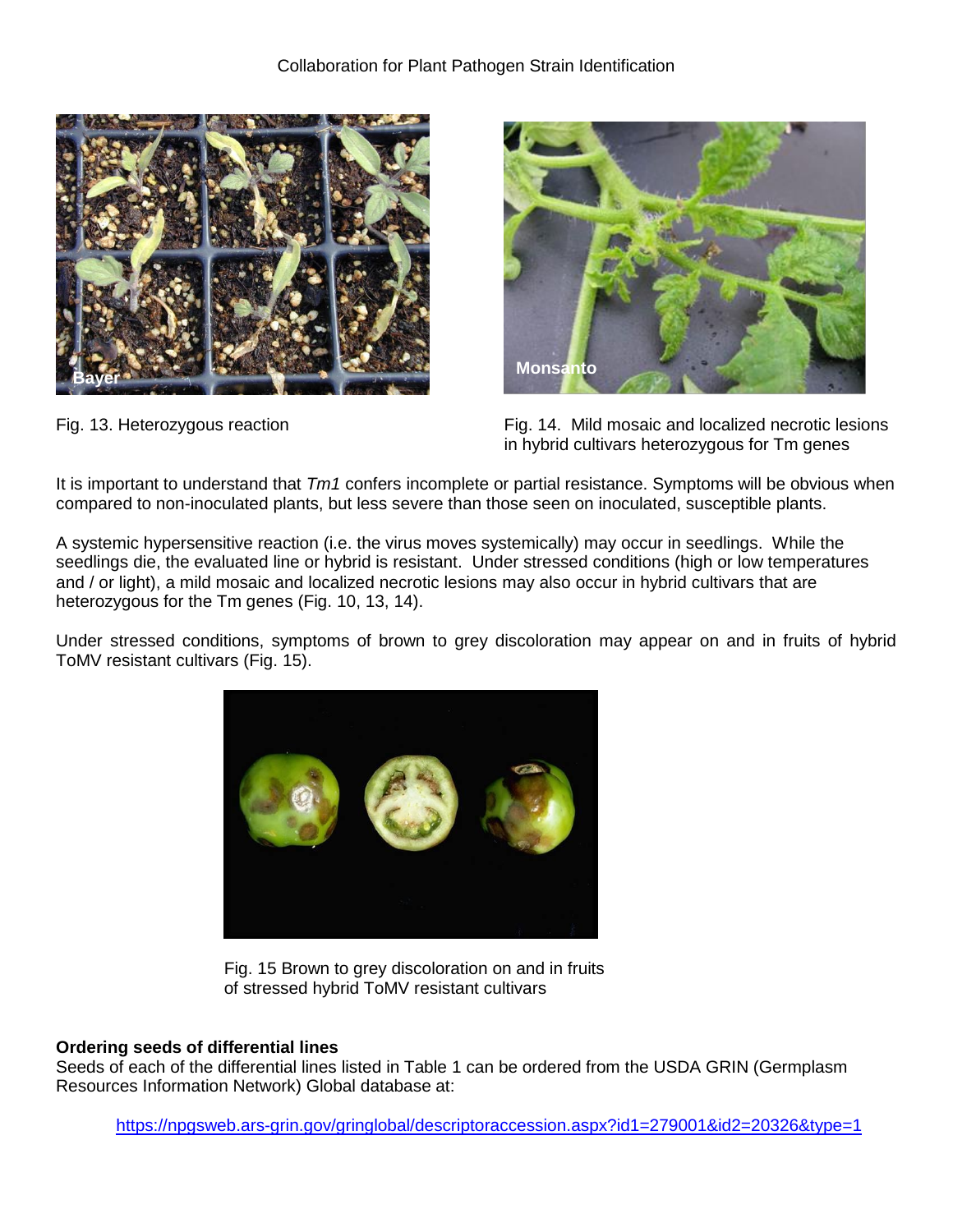A limited supply of seeds per differential can be ordered at no charge, as long as there is adequate seed in supply. NOTE: The USDA National Plant Germplasm System in which the GRIN database is housed may not always have adequate seed of all the differentials listed to provide a full set of differentials.

**Note 1:** Select each accession name to add to add them to your order. Click 'view cart' to review selected accessions. Click on 'check out' to complete your order.

**Note 2:** A limited supply of 50 seeds per differential can be ordered at no charge, as long as there is adequate seed in supply. The NPGS may not always have adequate seed of all the differentials listed above to provide a full set of differentials.

#### **Ordering strains of the pathogen**

Reference strains of this plant pathogen can be ordered from: Stephanie L. Greene, PhD, Seed Curator at the USDA/ARS Plant and Animal Genetic Resources Preservation Unit 1111 South Mason St. Fort Collins, CO 80521

#### [Stephanie.greene@ars.usda.gov](mailto:Stephanie.greene@ars.usda.gov)

970-495-3227 (phone) 509-366-2906 (cell) 970-221-1427 (fax)

# **Contacting CPPSI**

Inquiries on how to participate and support CPPSI, provide feedback on new strains identified, views on the inoculation protocols, differential hosts, or any related matter are welcomed. Please contact: Phyllis Himmel: [pthimmel@ucdavis.edu](mailto:pthimmel@ucdavis.edu) Office: + 530 752 5874 [www.cppsi.org](http://www.cppsi.org/)

# **Liability waiver**

The CPPSI Collaboration for Plant Pathogen Strain Identification, USDA NPGS/GRIN, APS, ASTA, and all other associated members and participating organizations or companies have done their best to provide information that is up-to-date and published in refereed journals and, therefore, no liability for the use of this information is accepted. The inoculation protocol described in this document has been demonstrated to be effective at identifying strains of ToMV and TMV and resistance traits of tomato cultivars.

# **References**

Broadbent, L. 1965. The epidemiology of tomato mosaic XI. Seed transmission of TMV. Ann. Appl. Biol. 56:177-205.

Broadbent, L. 1976. Epidemiology and control of tomato mosaic virus. Annu. Rev. Phytopathol. 14:75-96.

Gooding Jr, G.V. and E.G. Suggs. 1976. Seedborne tobacco mosaic virus in commercial sources of tomato seed. Plant Dis. Rept. 60:441-442.

Chitra, T.R., H.S. Prakash, S.E. Albrechtsen, H.S. Shetty, and S.B. Mathur. 1999. Infection of tomato and bell pepper by ToMV and TMV at different growth stages and establishment of virus in seeds. J. Plant Pathol. 81:123-126.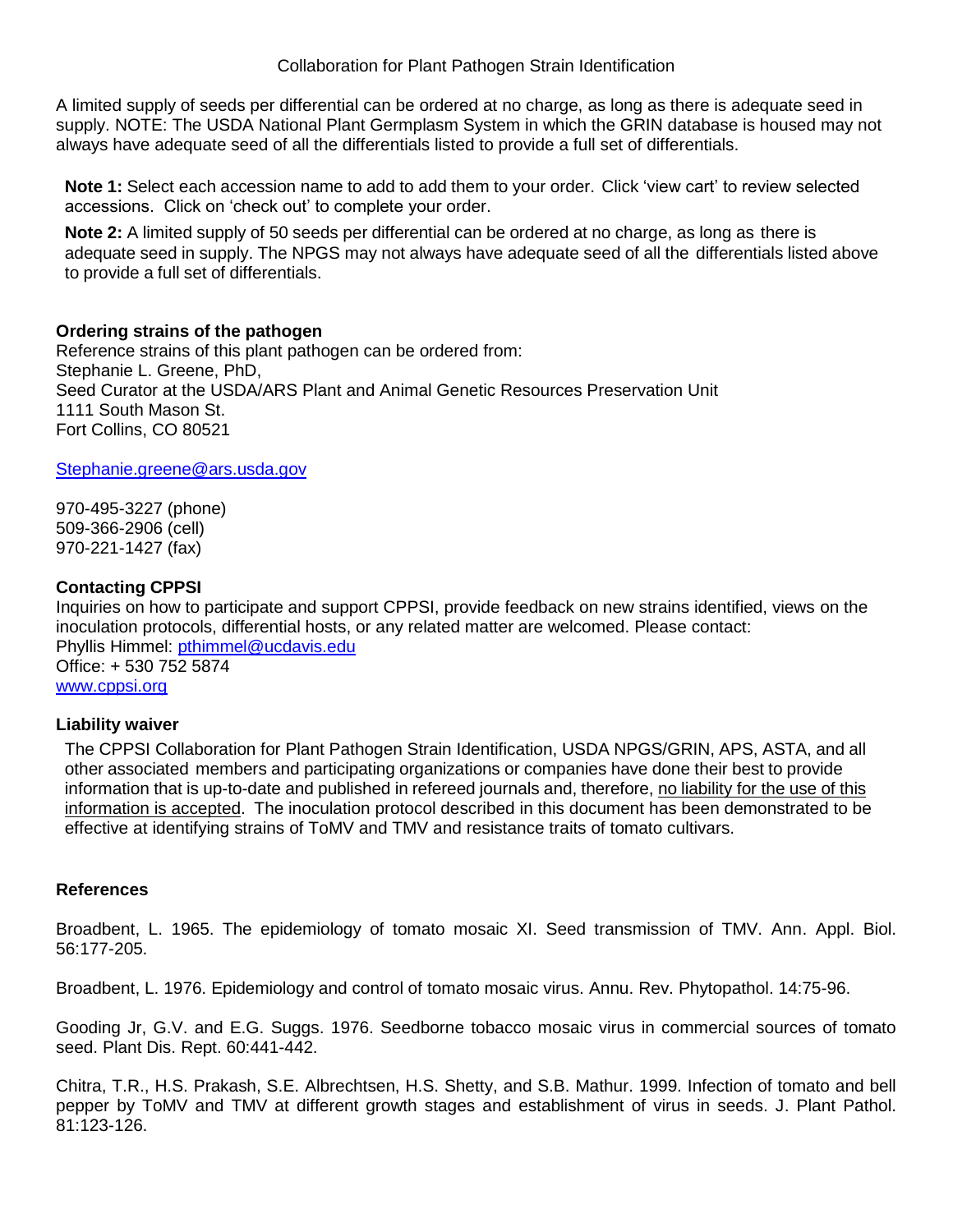Collaboration for Plant Pathogen Strain Identification

Garcia-Arenal, F. and B.A. McDonald. 2003. An analysis of the durability of resistance to plant viruses. Phytopathology 93:941-952.

Gebre-Selassie, K. and G. Marchoux. 2008. Identification and characterization of tobamovirus strains infecting L-resistant genotypes of peppers in France. J. Phytopathol. 131:275-289.

Hall, T.J. 1980. Resistance at Tm-2 locus in tomato to tomato mosaic virus. Euphytica 29:189-197.

Hollings, M., and H. Huttinga. 1976 Tomato mosaic virus. Descr. Plant Viruses No. 156. Kew. Surrey. England: Commonw. Mycol. Inst. Assn. Appl. Biol.

Komuro, Y., M. Iwaki, and M. Nakahara. 1966. Viruses isolated from tomato plants showing mosaic and/or streak in Japan, with special reference to tomato strain of tobacco mosaic virus. Ann. Phytopathol. Soc. Japan 32:130-137.

Lanfermeijer, F.C., J. Dijkhuis, M.J.G. Sturre, P. Haan and J. Hille. 2003. Cloning and characterization of the durable tomato mosaic virus resistance gene Tm-2 2 from *Lycoperscon esculentum*. Plant Molec. Biol. 52:1037- 1049.

Lewandowski, D.J., A.J. Hayes and S. Adkins. 2010. Surprising results from a search for effective disinfectants for Tobacco mosaic virus-contaminated tools. Plant Dis. 94:542-550.

Li, R., S. Gao, Z. Fei, K-S. Ling. 2013. Complete genome sequence of a new Tobamovirus naturally infecting tomatoes in Mexico. Genome Announcements.<http://genomea.asm.org/content/1/5/e00974-13>

Li, Y. Y., C. L. Wang, D. Xiang, R. H. Li, Y. Liu, F. Li. 2014 First report of Tomato mottle mosaic virus infection of pepper in China. Plant Disease 98: 1447.

Ling, K-S., Personal Communication 2015

Pelham, J. 1966. Resistance in tomato to tobacco mosaic virus. Euphytica 15:258-267.

Pelham, J. 1972. Strain-genotype interaction of tobacco mosaic virus in tomato. Ann. Appl. Biol. 3:19-228.

Pelham, J., J.T. Fletcher and J.H. Hawkings. 1970. The establishment of a new strain of tobacco mosaic virus resulting from the use of resistant varieties of tomato. Ann. Appl. Biol. 65:293-297.

Pilowsky, M., R. Frankel and S. Cohen. 1981. Studies of the variable reaction at high temperature of F1 hybrid tomato plants resistant to tobacco mosaic virus. Phytopathology 71:319-323.

Rast, ATh, B. 1985. Isolation and identification of pathogenic strains of tomato mosaic virus by host passage. Eur. J. Plant Pathol. 91:285-294.

Stoimenova, E. 1995. Investigations on the strain variability of tobamoviruses and cucumovirus isolated from Bulgaria. J. Culture Collect. 1:46-52.

Turina, M., B. P. J Geraats, M. Ciuffo. 2016 First report of Tomato mottle mosaic virus in tomato crops in Israel. New Disease Reports 33 :1.

Webster, C. G., E. N. Rosskopf, L. Lucas, H. C. Mellinger, S. Atkins. 2014 First report of Tomato mottle mosaic virus infecting tomato in the United States. Plant Health Progress 15 : 151 – 152.